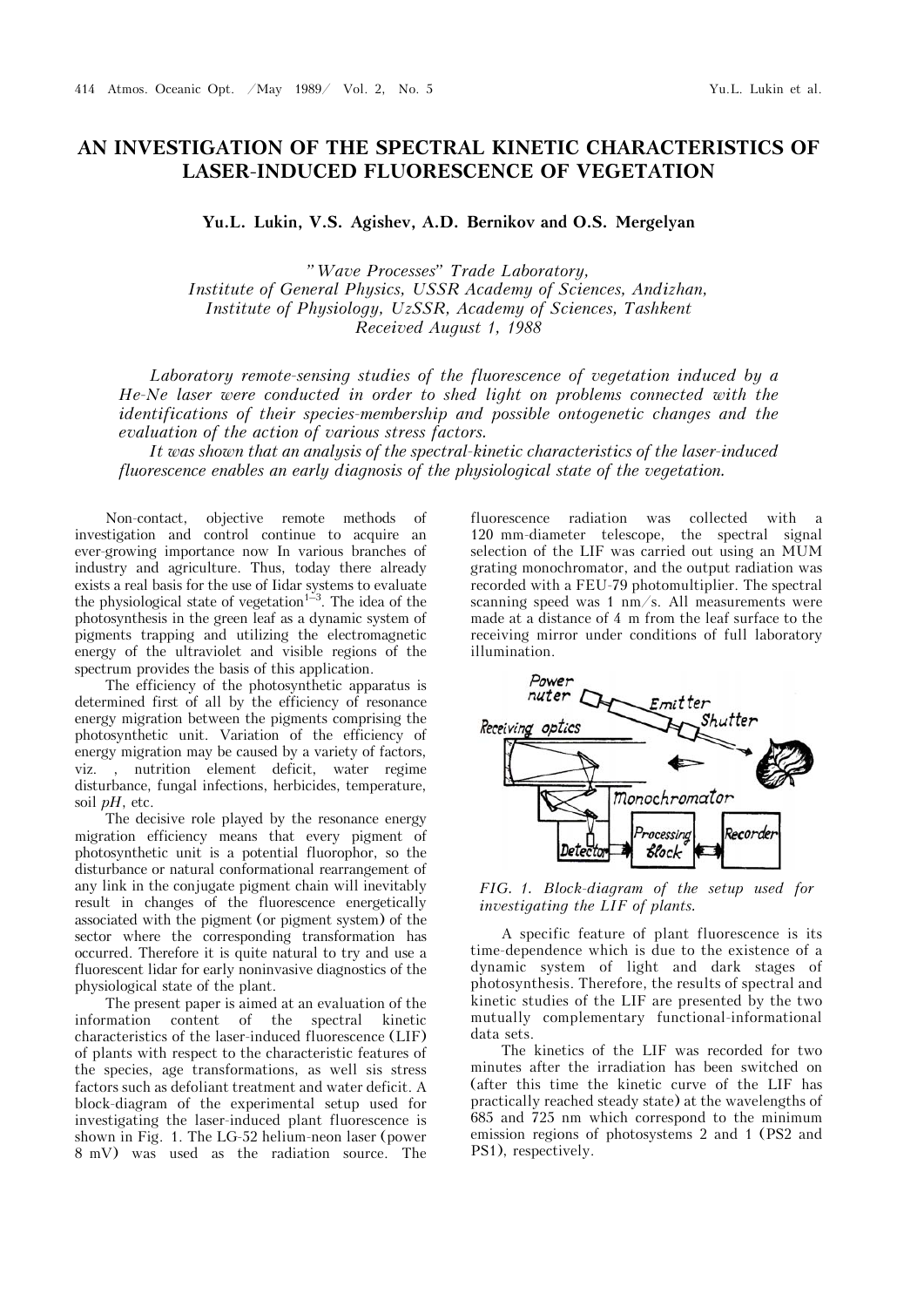Formalization of the kinetic 'curves of the LIF is performed by computing the parameters  $\tau$  and *n* of the approximating function

$$
I_{f1} = \exp\left[-\frac{t}{\tau}\right]^{n}.
$$

To avoid kinetic distortions we waited three minutes after the irradiation was switched on before recording the LIF spectra.

To reveal the fine structure of the LIF spectra the differentiation method was used, and the selection of informative regions of the LIF spectra was made by correlation analysis.



*FIG. 2. LIF spectra of various plant species.* 

- *A. Family of gymnosperms (Gymnospermae)*
	- *1) juniper (Juniperus communis)*
	- *2) juniper (Juniperus zeravschanica)*
	- *3) Pine (Pinus sylvestris)*
- *B–H. Family of anglosperms (Angiospermae)*
- *B. Class of monocotyledons (Monocotyledonae)*
	- *1) palm (Trachycarpus excessus) 2) stipa splertdens (Zasiagrostis splendens)*
	-
	- *3) palm grass (Selaria verticallata)*
- *C–H. Class of dicotyledons (Dicotyledonae)*
- *C. 1) wormwood (Artemisia cina)*
	- *2) dandelion (Taraxacum officinale) 3) peony (Paeonia lactiflora)*
- *D. Order of Leguminosae (Fabales) 1) lucerne (Medicago saliva) 2) acacia (Cassia grifflthii)*
- *E. Order of Rosaceae (Rosal)*
	- *1) plum (Prunus domestica)*
	- *2) blackberry (Rubus caesius)*
	- *3) quince (Cydonia oblonga)*
- *H. Order of Malvaceae (Malvales)*
	- *1) cotton (Gossypium hirsutum)*
		- *2) hibiscus (Hibiscus esculentus)*
		- *3) Mallow (Halva silvestris)*
		-

Figure 2 shows the LIF spectra of leaves of the two families of higher plants: gymnosperms (A) and angiosperms (B–H). The latter falls into two classes-monocotyledons (B) and dicotyledons (C–H) of various orders.

The correlation analysis enables us to establish that in the case of excitation by a helium-neon laser the spectral regions of the LIF informative to the species-related characteristic features of higher plants are In the vicinity of 650, 685 and 715–740 nm, fluorescence in the two latter regions usually being treated as emissions from PS2 and PS1, respectively<sup>3,4</sup>

The signals recorded at 650 nm are characterized, first of all, by the maximum species-related differences and, second, by an almost complete lack of kinetic changes. In addition, an increase in the angle of incidence of the exciting radiation results in a much faster decrease of the radiation intensity at 650 nm than in the emission regions of PS1 and PS2 emissions where their decrease takes place symbatically, with conservation of maximum intensity ratios. One may suppose, therefore, that the received signal at 650 nm is informative as a result of the morphological peculiarities of the reflecting surface of the leaf.

Among all of the representatives of the higher plants under study, the lowest intensity of the LIF signals in the PS2 and PS1 emission regions is characteristic of the gymnosperms (A) and the highest intensity is characteristic of the monocotyledons (B) (in all cases the sensitivity of the recording system was constant, with the exception of the spectral data in Fig. 2b, which were recorded with a twofold lower sensitivity).

It is characteristic of the representatives of the gymnosperms under study that the ratio of  $PS2_{\text{max}}$  to  $PS1_{(\text{max})}$  is almost constant while the representatives of the angiosperms are characterized by a wide variability of this ratio.

The wavelengths of the PS2 fluorescence maximum vary strongly, with the longest one typical of the gymnosperms, and the shortest one typical of the monocotyledons.

Our studies of the kinetic characteristics of the LIF in the PS2 and PS1 emission regions have not revealed any peculiarities associated with species differences.

The use of a heliun-neon laser as the radiation source allowed only observations of tetrapyrrhole pigments to be made. Therefore, we think it is reasonable, for the purpose of identifying the plant species, to use a shorter-wavelength source, which will make it possible to investigate fluorescence of other pigments (carotinoids, quinones, flavinoids) whose qualitative and quantitative composition is more specific $5,6$ .

To study age transformations, the LIF of the first true leaf of a cotton plant was investigated for three weeks after its appearance. Analysis of the derivatives of the spectral contour of the LIF (Fig. 3) shows that as the leaf develops, the degree of structurization increases in the region 715 to 740 nm. This increase coincides with the period of maximum decrease of the kinetic curve parameters of the LIF (Table 1). The changes observed are evidently due to the growth of the PS1 pigment complex taking place after formation of photosystem 2.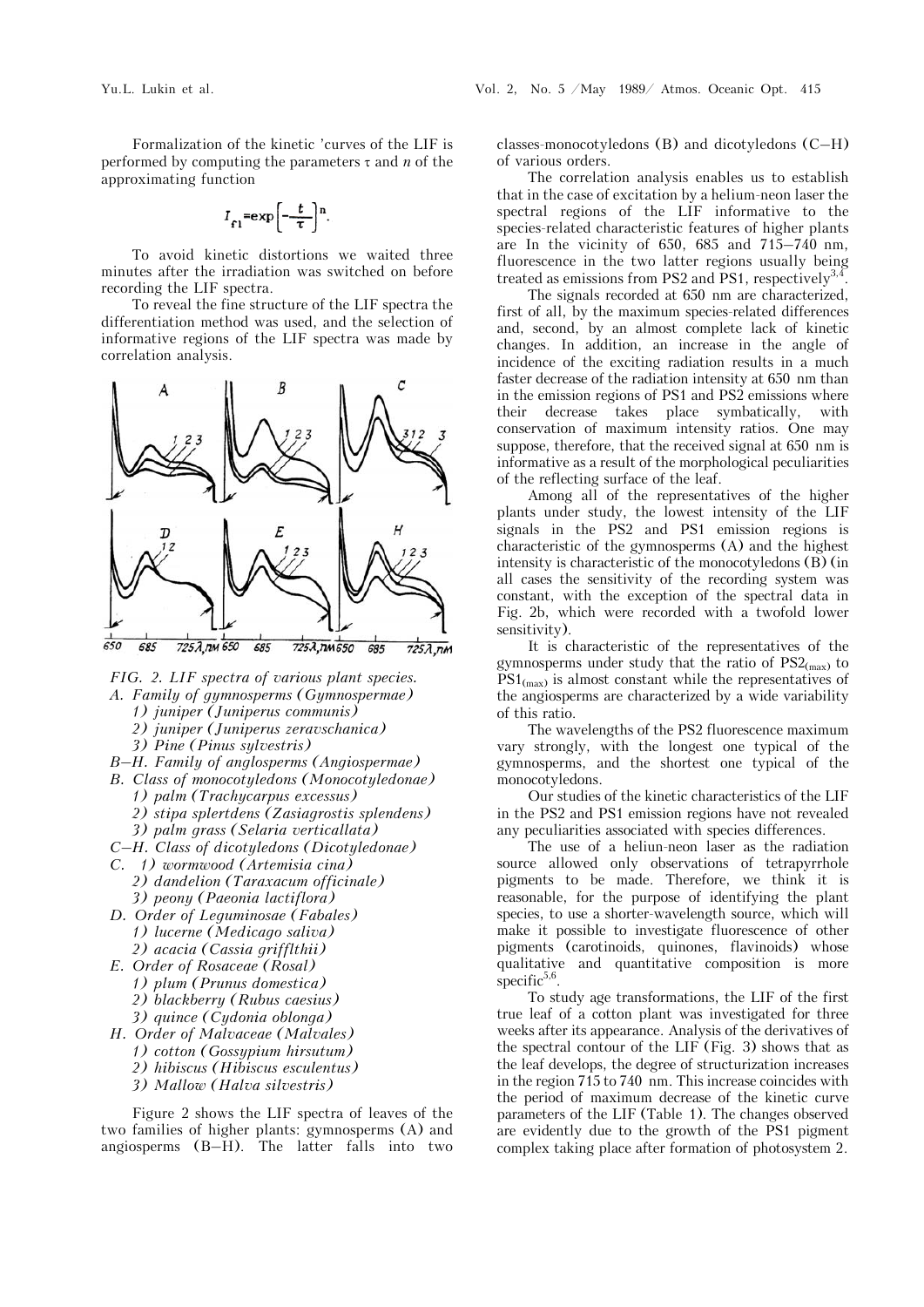

*FIG. 3. Derivatives of the spectral contour of the LIF of the leaves of a cotton plant at various stages of growth.*

At the same time, as the leaf develops, the main maximum of the LIF is shifted from 682 to 685 nm, which is apparently a reflection of conformational rearrangements in the heterogeneous pigment complex PS2, aimed at the consistent functioning of photosystems in the process of ontogenesis.

Figure 4 shows the spectral changes of the LIF of cotton plaint leaves two hours after being treated with defoliants (dropp, butyphos).

It has been established that defoliant treatment leads to a definite increase of the fluorescence intensity ratio  $PS2_{max}/PS1_{(max)}$  equal to 2.29 and 2.34 for butyphos and dropp, respectively, compared against a reference ratio of 1.93. This increase is caused, to a greater extent, by the emission changes in the main fluorescence maximum, which is apparently accounted for by a greater level of dysfunction of the photosynthetic apparatus on the side of PS2 as a result of blocking of the electron-transport chain caused by the action of the defoliant<sup>7</sup>, and also a decrease of the efficiency of reabsorption of the light-collecting complexes of PS1.

*TABLE 1.*

| t,<br>hour | Kinetic curve parameters of LIF |                |                    |      |                     |                    |      |
|------------|---------------------------------|----------------|--------------------|------|---------------------|--------------------|------|
|            | water stress                    |                |                    |      | age transformations |                    |      |
|            | $\lambda = 685$ nm              |                | $\lambda = 725$ nm |      |                     | $\lambda = 685$ nm |      |
|            | τ                               | n              | τ                  | n    | date                | τ                  | n    |
| O          | 132                             | $0.50^{\circ}$ | 186                | 0.55 | 19.04.1988          | 83                 | 0.86 |
| 24         | 168                             | 0.45           | 215                | 0.58 | 22.04.1988          | 83                 | 0.66 |
| 48         | 111                             | 0.92           | 130                | 1.09 | 28.04.1988          | 70                 | 0.72 |
| 72         | 238                             | 0.92           | 283                | 0.98 | 03.05.1988          | 87                 | 0.89 |
| 96         | 15381                           | 0.51           | 739                | 0.78 |                     |                    |      |

Water stress was produced by ceasing the watering of the cotton plant, which was being grown in a reenhouse. The LIF of the plant leaves was observed every 24 hours.

On the other hand, the increase in the LIF in the PS1 emission region may result from breaking the native mutual bonding of the chlorophyll-albumen complexes, which provide the efficient light collection at the chlorophyll of the PS1 reactive center, which is indirectly confirmed by the changes in the degree of spectral contour structurization in this region (Fig. 4).

It has been established that as water stress develops the main spectral changes occur in the emission region of PS1 (Fig. 5). It should be noted that the changes occurring in the leaf during the first 72 hours have no visual signs of withering and their state is completely reversible after the resumption of watering, and it is on the fourth day that there appear visual signs of withering with simultaneous abrupt degradation of the spectral contour of the LIF throughout the entire wavelength range under study.



*FIG. 4. The effect of treatment with defoliants on the spectra and their derivatives of the LIF of the leaves of a cotton plant. R–leaves of reference plants; B–leaves of plants treated with butyphos (10–3 m); D*–*leaves of plants treated with dropp*   $(10^{-3} \text{ m})$ .